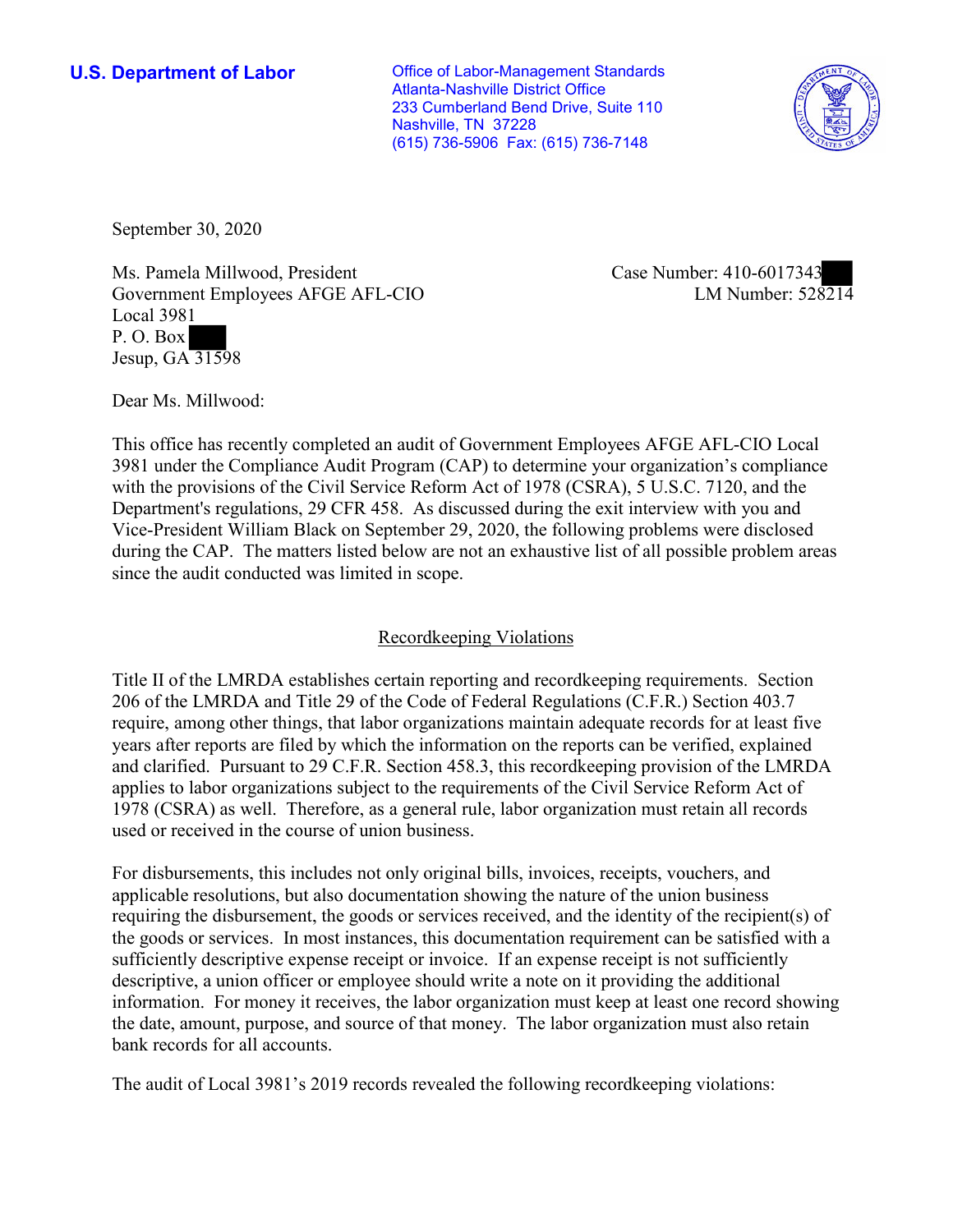Ms. Pamela Millwood September 30, 2020 Page 2 of 6

#### 1. General Reimbursed and Credit Card Expenses

 credit card receipt for an airline ticket purchased for a union official for in the amount of Local 3981 did not retain adequate documentation for reimbursed and credit card expenses incurred by officers totaling at least \$[4,663.87.](https://4,663.87) For example, the local did not maintain a \$312.20. Additionally, the union reimbursed an officer for airline baggage fees totaling at least \$90 but there is no receipt to support the reimbursement. Union officials did not provide a description of the union business conducted for hotel charges and other travel expenses charged to the local's credit card totaling at least [\\$4,261.67](https://4,261.67). Union records should reflect a description of the union business conducted.

 disbursements. The president and treasurer (or corresponding principal officers) of your As noted above, labor organizations must retain original receipts, bills, and vouchers for all union, who are required to sign your union's LM report, are responsible for properly maintaining union records.

2. General Expenses

Local 3981 did not retain adequate documentation for general expenses totaling at least \$1,050. For example, the local did not maintain documentation for expenses paid to a vendor for \$350.00. Additionally, the local did not maintain documentation for bonus buck recruitment payments totaling at least \$700.

 disbursements. The president and treasurer (or corresponding principal officers) of your As noted above, labor organizations must retain original receipts, bills, and vouchers for all union, who are required to sign your union's LM report, are responsible for properly maintaining union records.

3. Meal Expenses

 For example, the local incurred a meal expense totaling at least \$273.48, but union records employees incurred meal expenses. Local 3981 records of meal expenses did not always include written explanations of union business conducted or the names and titles of the persons incurring the restaurant charges. did not indicate the purpose of the meal and did not identify the meal attendees. Union records of meal expenses must include written explanations of the union business conducted and the full names and titles of all persons who incurred the restaurant charges. Also, the records retained must identify the names of the restaurants where the officers or

### 4. Per Diem Payments

 per diem expense were incurred. For example, the local disbursed \$730 and \$4,017 in per Local 3981 records for per diem payments did not always include the dates in which the diem payments in 2018 and 2019, respectively, but union records do not indicate the dates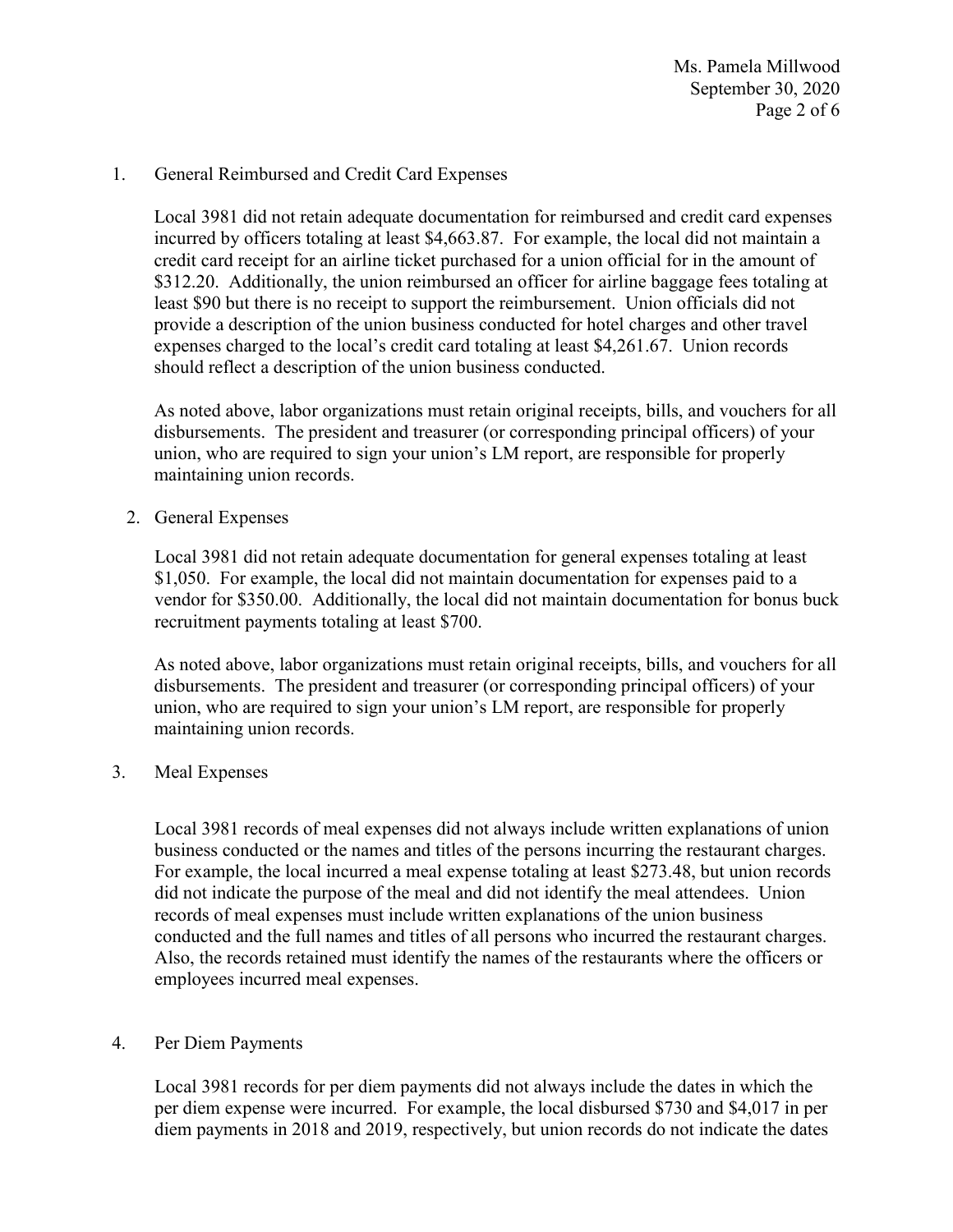the union officials traveled when the expenses were incurred. All travel expenses should reflect the dates traveled, the daily per diem rate, and the union business conducted.

### 5. Lost Wages

 totaling at least [\\$1,223.73](https://1,223.73). The union must maintain records in support of lost wage claims found that Local 3981 did not indicate in its records the dates the wage expense were Local 3981 did not retain adequate documentation for lost wage reimbursement payments to the election committee members and to the member who conducted a union audit that identify each date lost wages were incurred, the number of hours lost on each date, the applicable rate of pay, and a description of the union business conducted. The OLMS audit incurred. It is recommended that Local 3981 utilizes a voucher systems to track lost wages or paid.

I provided a compliance tip sheet, Union Lost Time Payments that contained a sample of an expense voucher Local 3981 may use to satisfy this requirement. The sample identifies the type of information and documentation that the local must maintain for lost wages and other officer expenses.

## 6. Disposition of Property

 the information that must be reported in Item 30. The union must record in at least one Local 3981 did not maintain an inventory of sport bottles, gift cards, and jackets that it purchased and gave away. The union must report the value of any union property on hand at the beginning and end of each year in Item 30 (Other Assets) of the LM-3. The union must retain an inventory or similar record of property on hand to verify, clarify, and explain record the date and amount received from each sale of union hats, jackets, and other items.

 identify the date the items were given away and the recipients of those items. In addition, in the case of items given away to members, the union must retain records that

7. Failure to Record Disbursements

Local 3981 did not record in its records a cash disbursement from its banking account totaling at least \$100. Union disbursement records must include an adequate identification of all money the union disburses. The records should show the date, amount, and purpose of each disbursement

### 8. Receipt Records

Local 3981 did not record in its receipts records the source of some monies it received from totaling at least [\\$8,225.43](https://8,225.43) during fiscal years ending December 31, 2018 and December 31, 2019. For example, the union received reimbursements totaling at least \$[3,476.14](https://3,476.14) during fiscal year ending December 31, 2019, but the source of those receipts were not identified in union records. Additionally, the union received [\\$4,749.29](https://4,749.29) in receipts from members and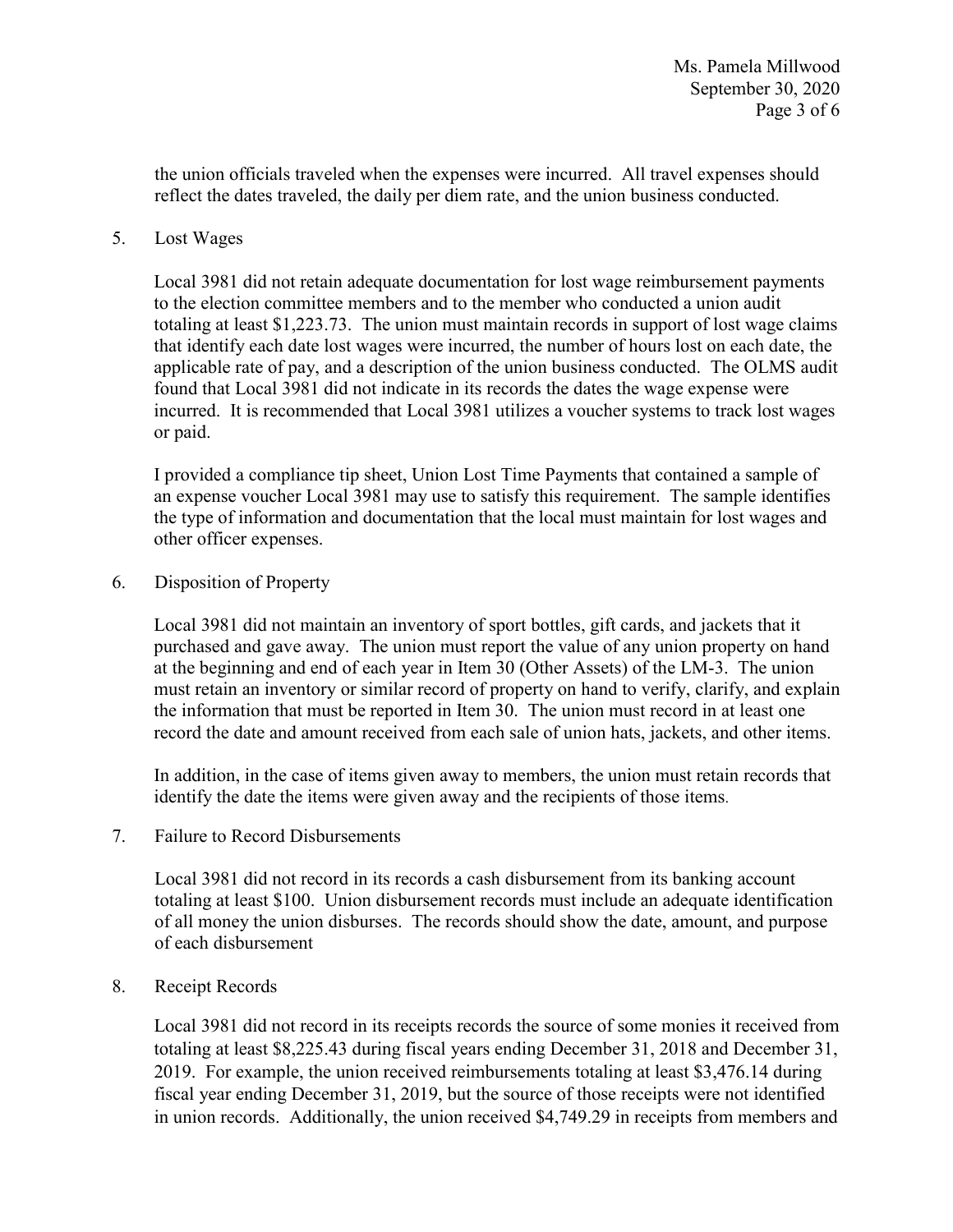its intermediate body during fiscal year ending December 31, 2018, but the source of the monies were not identified in union records. Union receipts records must include an adequate identification of all money the union receives. The records should show the date and amount received, and the source of the money.

 Based on your assurance that Local 3981 will retain adequate documentation in the future, OLMS will take no further enforcement action at this time regarding the above violations.

## Reporting Violations

 condition and operations. The audit disclosed a violation of this requirement. The Labor Pursuant to 29 C.F.R., Section 458.3, the reporting requirement under 29 C.F.R. Section 403.2 (see Section 201(b) of the Labor-Management Reporting and Disclosure Act (LMRDA)) is made applicable to labor organizations subject to the requirements of the CSRA. This provision requires labor organizations to file annual financial reports that accurately disclose their financial Organization Annual Report (Form LM-3) filed by Local 3981 for the fiscal year ended December 31, 2019 was deficient in that:

### 1. Acquire/Dispose of Property

 during the year. The union must identify the type and value of any property received or given away in the additional information section of the LM report along with the identity of categories if appropriate such as "members" or "new retirees." In addition, the union must Item 13 (During the reporting period did your organization acquire or dispose of any assets in any manner other than by purchase or sale?) should have been answered, "Yes," because the union gave away jackets, gift cards, and sports bottles totaling more than [\\$1,406.17](https://1,406.17) the recipient(s) or donor(s) of such property. The union does not have to itemize every recipient of such giveaways by name. The union can describe the recipients by broad report the cost, book value, and trade-in allowance for assets that it traded in.

2. Disbursements to Officers

 must report in Item 24 all persons who held office during the year, regardless of whether Local 3981 did not report the names of some officers and the total amounts of payments to them or on their behalf in Item 24 (All Officers and Disbursements to Officers). The union they received any payments from the union.

Local 3891 included dues reimbursements and other payments to officers in Column D (Gross Salary) of Item 24. These disbursements should have been reported in Column E (Allowances and Other Disbursements).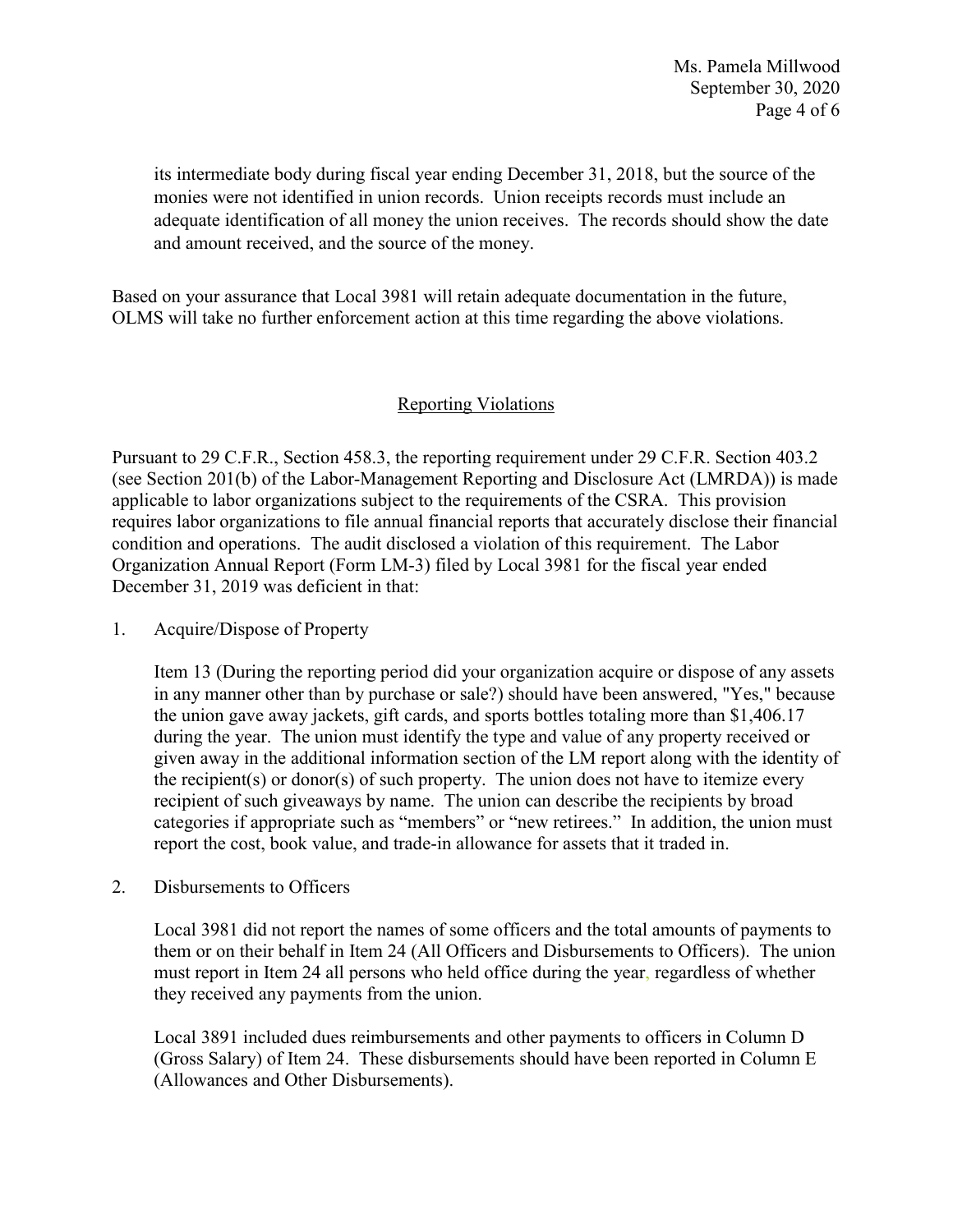issued to a hotel) or for transportation by a public carrier (such as an airline) for an officer The union must report most direct disbursements to Local 3891 officers and some indirect disbursements made on behalf of its officers in Item 24. A "direct disbursement" to an officer is a payment made to an officer in the form of cash, property, goods, services, or other things of value. See the instructions for Item 24 for a discussion of certain direct disbursements to officers that do not have to be reported in Item 24. An "indirect disbursement" to an officer is a payment to another party (including a credit card company) for cash, property, goods, services, or other things of value received by or on behalf of an officer. However, indirect disbursements for temporary lodging (such as a union check traveling on union business should be reported in Item 48 (Office and Administrative Expense).

I am not requiring that Local 3891 file an amended LM report for 2019 to correct the deficient item, but Local 3891 has agreed to properly report the deficient item on all future reports it files with OLMS.

### **Other Violation**

The audit disclosed the following other violation:

Inadequate Bonding

 preceding fiscal year. Pursuant to 29 C.F.R. Section 458.35, officers, and employees of any labor organization subject to the CSRA are required to be bonded in accordance with Section 502(a) of the LMRDA. This provision requires that union officers and employees be bonded for no less than 10% of the total funds those individuals or their predecessors handled during the

 adequate bonding coverage and provided evidence of this to OLMS during the audit. As The audit revealed that Local 3891's officers and employees were not bonded for the minimum amount required at the time of the audit. However, Local 3891 obtained a result, OLMS will take no further enforcement action regarding this issue.

### Other Issue

### Cash Disbursements

with a two signature requirement provides an effective internal control of union funds Local 391 made cash disbursements totaling at least \$205 in 2019 and [\\$1,636.50](https://1,636.50) in 2018. OLMS recommends that all disbursements are made by check. Disbursements by check

with a two signature requirement provides an effective internal control of union funds<br>I want to extend my personal appreciation to Government Employees AFGE AFL-CIO LU 3981 for the cooperation and courtesy extended during this compliance audit. I strongly recommend